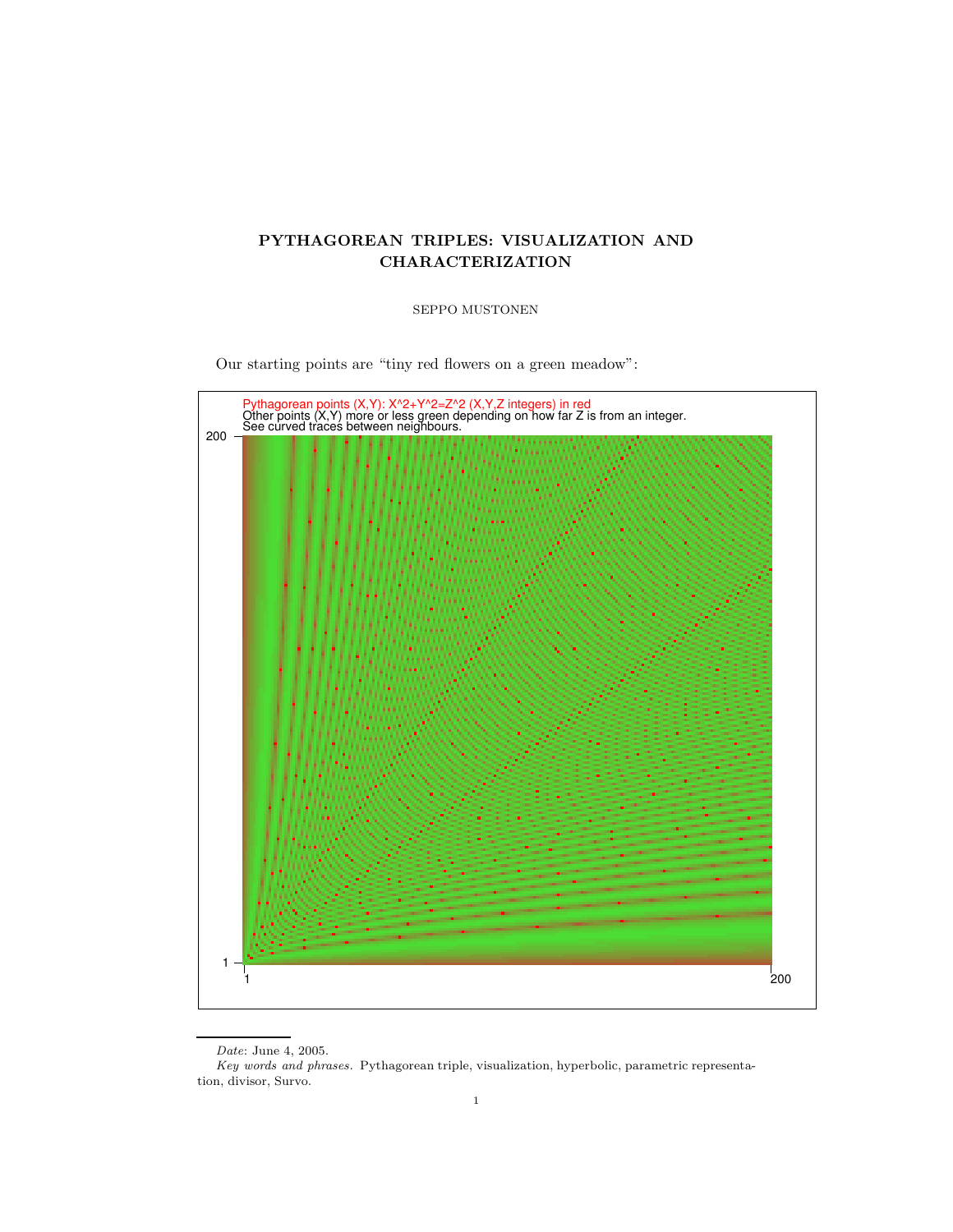# 2 SEPPO MUSTONEN

Recently I extended graphical capabilities of the Survo system [4] by a feature that makes possible to define the color of a point in a scatter diagram of variables, say  $X$  and  $Y$ , by integer values of any variable, say  $F$ , in the current data set.

As one illustration of this enhancement I decided to make such a plot of variables  $X, Y$  having integer values  $1, 2, \ldots, 200$  and color a point  $(X, Y)$  into 'red' if X and Y belong to a Pythagorean triple of integers  $\mathsf{X}, \mathsf{Y}, \mathsf{Z}$  where  $\mathsf{Z}^2 = \mathsf{X}^2 + \mathsf{Y}^2$ . Other points would be colored on a scale from 'red' to 'green' depending on how much  $Z = \sqrt{X^2 + Y^2}$  differs from the nearest integer on a nonlinear scale on the interval  $(0, 0.5)$  (see details in the appendix).

The picture on the first page tells more than displays on the same topic of the following style shown e.g. in [2].



Since in the colored graph 'almost Pythagorean' points become more or less 'reddish', interesting traces connecting true Pythagorean points will be seen.

This illustration revealed to me e.g. that all Pythagorean points  $(X, Y)$  seem to be located on hyperbolas

$$
\mathbf{Y} = 2\mathbf{C}(\mathbf{X} - \mathbf{C})/(\mathbf{X} - 2\mathbf{C}), \quad \mathbf{C} = 1, 2, \dots
$$

To get them plotted, their equations can be written in parametric form

(1) 
$$
\mathbf{X}(t) = \mathbf{C} \sqrt{2/\tan(t)} + 2\mathbf{C}, \quad \mathbf{Y}(t) = \mathbf{C} \sqrt{2 \tan(t)} + 2\mathbf{C}, \quad 0 < t < 2
$$

and now these curves will seen (in yellow) for values  $C=1,2,...,50$  in the next graph.

Obviously the number  $N(C)$  of Pythagorean points on the curve

$$
Y = 2C(X - C)/(X - 2C)
$$

is finite and by direct computation we get for  $C = 1, 2, \ldots, 16$ C 1 2 3 4 5 6 7 8 9 10 11 12 13 14 15 16 N(C) 2 4 6 6 6 12 6 8 10 12 6 18 6 12 18 10

Numbers  $N(C)/2$  seem to form the sequence A078644 in Sloane's Encyclopedia of Integer Sequences [3] and thus the general expression for  $N(C)$  is

$$
\mathbf{N}(\mathbf{C}) = -_0(2\mathbf{C}^2)
$$

where  $_0(n)$  is the number of divisors of **n**.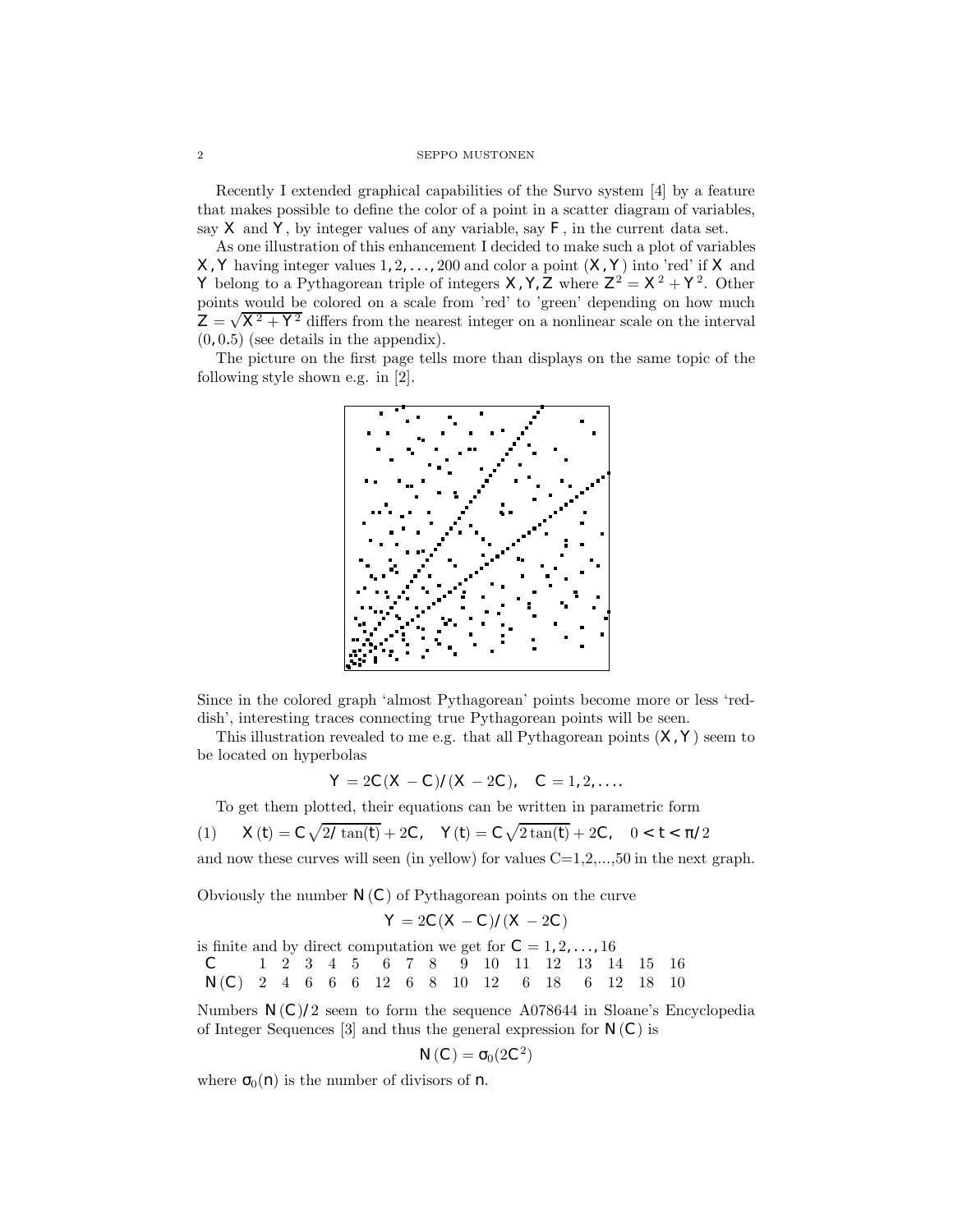

We prove this statement in the following way:

Since  $\mathsf{X}(t)$  and  $\mathsf{Y}(t)$  must be positive integers, expressions  $\sqrt{2/\tan(t)}$  and  $\sqrt{2\tan(t)}$ must be rational and this implies that  $tan(t) = 2k^2$  where k is a rational number. Then equations (1) can be written in the form

$$
\mathbf{X}(\mathbf{k}) = 2\mathbf{C} + \mathbf{C}/\mathbf{k},
$$

$$
\mathbf{Y}(\mathbf{k}) = 2\mathbf{C} + 2\mathbf{C}\mathbf{k}.
$$

The last member of a Pythagorean triple  $\mathsf{Z}(\mathsf{k})$   $(\mathsf{Z}(\mathsf{k})^2 = \mathsf{X}(\mathsf{k})^2 + \mathsf{Y}(\mathsf{k})^2)$  is

(4) 
$$
\mathbf{Z}(\mathbf{k}) = 2\mathbf{C}\mathbf{k} + 2\mathbf{C} + \mathbf{C}/\mathbf{k} = \mathbf{X}(\mathbf{k}) + \mathbf{Y}(\mathbf{k}) - 2\mathbf{C}.
$$

Then  $N(C)$  will be the number of **k**-values for which all three expressions  $(2)$ ,  $(3)$ , (4) are positive integers.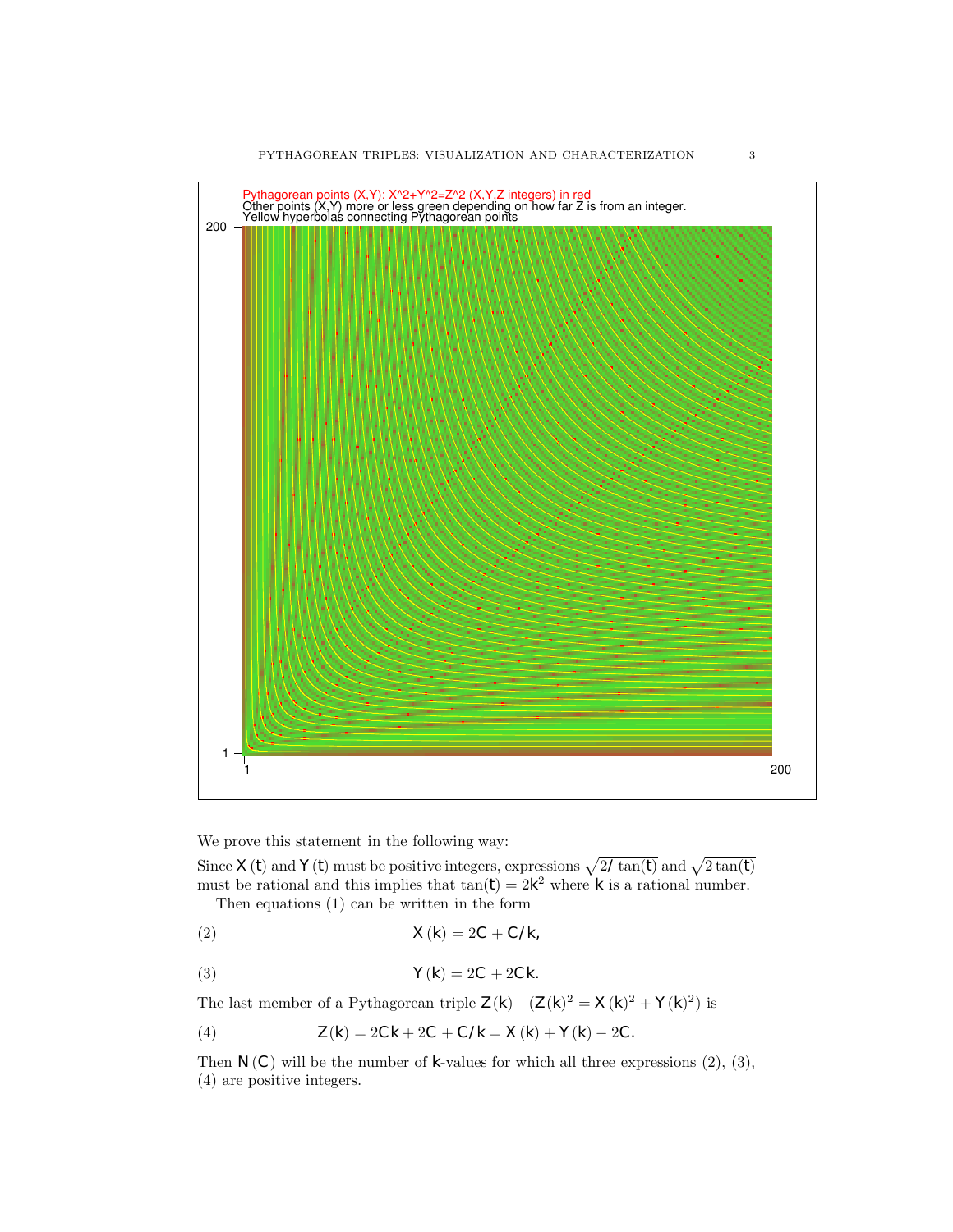Since, according to (4),  $\mathsf{Z}(\mathsf{k})$  is an integer when  $\mathsf{X}(\mathsf{k})$  and  $\mathsf{Y}(\mathsf{k})$  are integers, it is sufficient to pay attention to  $\mathsf{X}(\mathsf{k})$  and  $\mathsf{Y}(\mathsf{k})$  only.

If C is a prime number  $p \neq 2$ , it is seen immediately that the only accepted values of k, giving integer values for  $X(k)$ ,  $Y(k)$  i.e. simultaneously for  $C/k$  and  $2Ck$ , are

 $k = 1, p, 1/p$ 

and their halves

$$
\mathbf{k}=1/2,\mathbf{p}/2,1/2\mathbf{p}
$$

since the latter ones give an integer value also to 2Ck.

Similarly, if C is product of two primes  $p, q \neq 2$ , the only valid values for k are

$$
k = 1
$$
, p, q, pq, p/q, q/p,  $1/p$ ,  $1/q$ ,  $1/pq$ 

and their halves

$$
k = 1/2, p/2, q/2, pq/2, p/2q, q/2p, 1/2p, 1/2q, 1/2pq.
$$

Now it is crucial to notice that there is a bijection from divisors of  $2\mathbf{C}^2 = 2\mathbf{p}^2\mathbf{q}^2$  to these values of k by

$$
2^i\mathbf{p}^{i_p}\mathbf{q}^{i_q} \Leftrightarrow 2^{i-1}\mathbf{p}^{i_p-1}\mathbf{q}^{i_q-1}
$$

where  $\mathbf{i} = 0, 1, \quad \mathbf{i}_p, \mathbf{i}_q = 0, 1, 2.$ 

In the general case let the prime factorization of **C** be  $C = 2^a \mathbf{p}_1^{a_1} \dots \mathbf{p}_m^{a_m}$ . Then the bijection is

(5) 
$$
2^i \mathbf{p}_1^{i_1} \dots \mathbf{p}_m^{i_m} \Leftrightarrow 2^{i-a-1} \mathbf{p}_1^{i_1-a_1} \dots \mathbf{p}_m^{i_m-a_m}
$$

where  $\mathbf{i} = 0, 1, \dots, 2\mathbf{a} + 1$ ,  $\mathbf{i}_1 = 0, 1, \dots, 2\mathbf{a}_1, \dots, \mathbf{i}_m = 0, 1, \dots, 2\mathbf{a}_m$ . Since the only valid **k**-values (making  $X(k)$  and  $Y(k)$  integers) are values on the right-hand side of  $(5)$  and the left-hand side gives all divisors of  $2C^2$ , we finally obtain

$$
\mathbf{N}(\mathbf{C}) = 0.2\mathbf{C}^2
$$

The same result has been recently derived by McCullough [1] but our treatment of the problem is simpler due to the parametric representation  $(2),(3)$  while Mc-Cullough is operating in a more general framework. Also the nice interpretation of  $N(C)$  as the number of divisors of  $2C^2$  seems not to be mentioned in his paper.

From (4) we get the excess  $\mathsf{X}(\mathsf{T}) + \mathsf{Y}(\mathsf{T}) - \mathsf{Z}(\mathsf{T}) = 2\mathsf{C}$  and this is the basis of enumeration in McCullough's paper. Since the excess is always an even integer, it is clear that only integer values of C give Pythagorean triples. Hence equations  $(2), (3), (4)$  give an exhaustive enumeration of these triples for  $C = 1, 2, \ldots$  and for various **k**-values obtained from divisors of  $2C^2$  according to (5).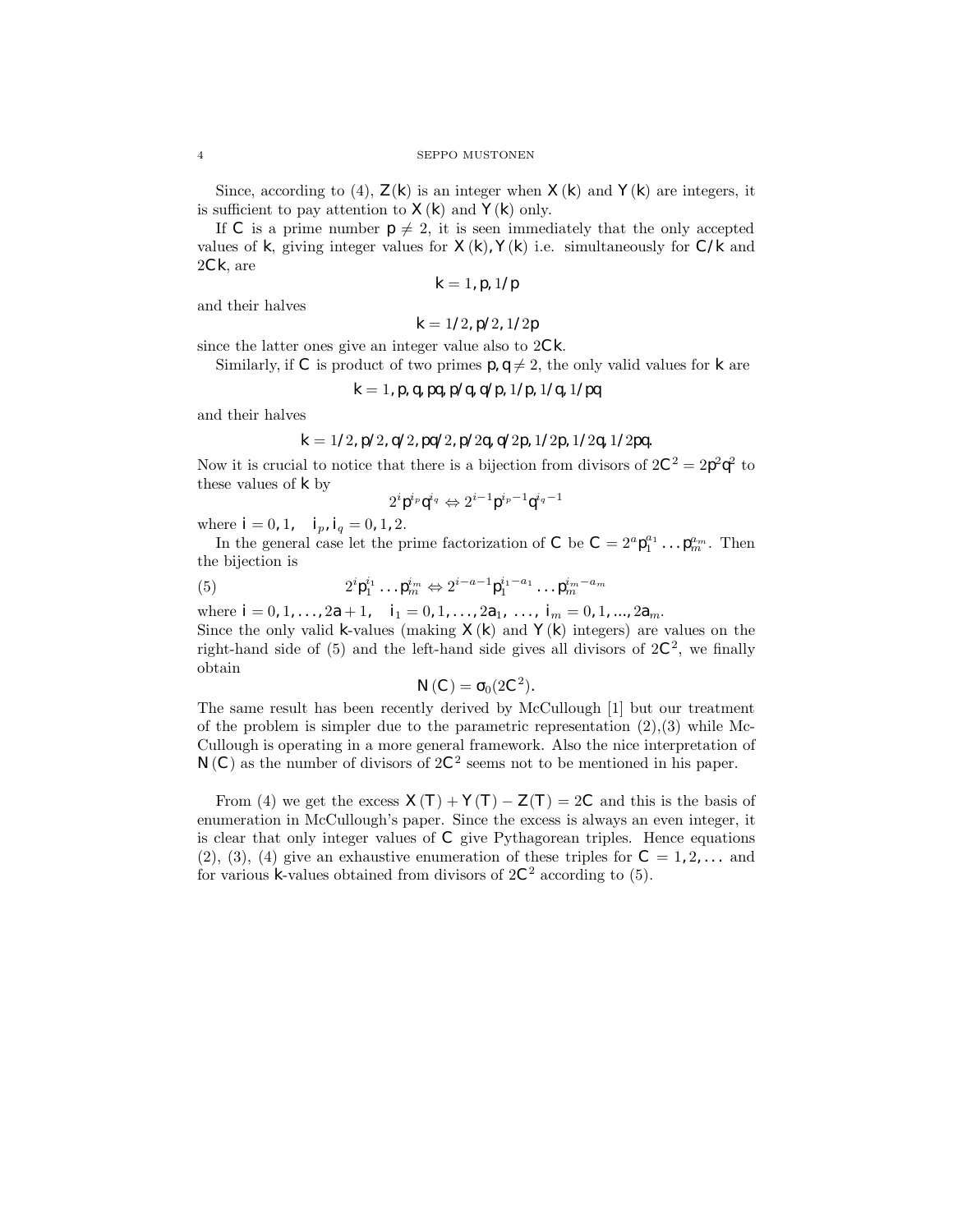### Geometric interpretation (17 June 2005)

As a personal communication Darryl McCullough wrote me (11 June 2005):

"C is the radius of the incircle, so place the incircle in the first quadrant tangent to the **x**- and **y**-axes at  $\mathbf{x} = \mathbf{C}$  and  $\mathbf{y} = \mathbf{C}$ . Then, the hyperbola is the locus of points  $(X, Y)$  such that X and Y are the intercepts of a line tangent to the incircle."

Thus  $N(C)$  is also the number of Pythagorean triples with a given radius C of the incircle.

It can be concluded further that the hyperbola has its loci in points  $(0, 0)$  and (4C, 4C) and the difference of distances of any point on the hyperbola from these loci is 4C. Then the circles  $X^2 + Y^2 = (4C)^2$  and  $(X - X_0)^2 + (Y - Y_0)^2 = R^2$ , where  $(\mathsf{X}_0, \mathsf{Y}_0)$  are the legs of a right triangle with the radius **C** of the incircle and  $R^2 = (X_0 - 4C)^2 + (Y_0 - 4C)^2$ , are mutually tangent and the line from  $(0, 0)$  to  $(\mathsf{X}_0, \mathsf{Y}_0)$  goes through the tangent point of those circles.

The following graph illustrates the case  $C = 3$  giving six Pythagorean triples  $(7, 24, 15)$ ,  $(8, 15, 17)$ ,  $(9, 12, 25)$ ,  $(12, 9, 15)$ ,  $(15, 8, 17)$ ,  $(24, 7, 25)$ .

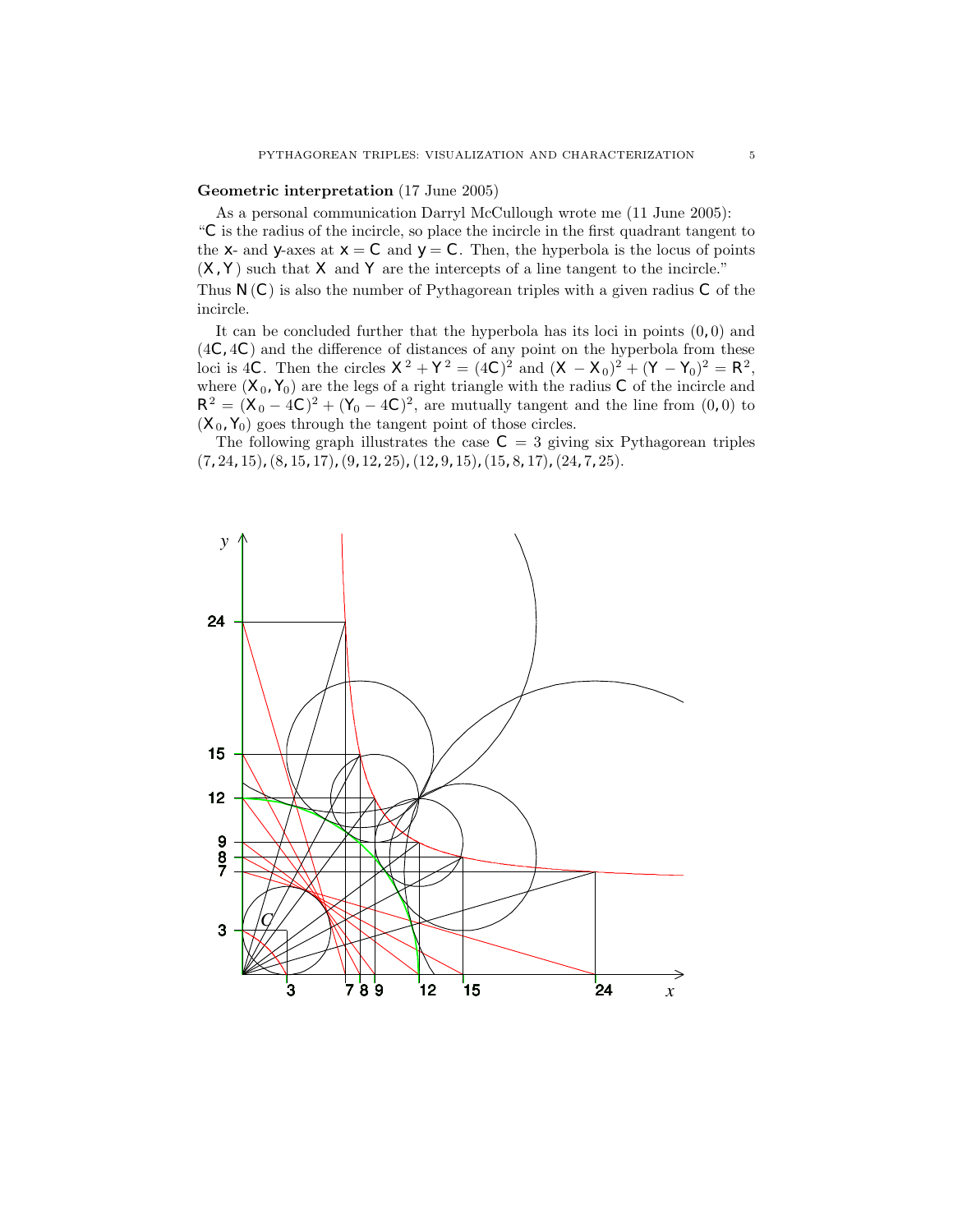#### 6 SEPPO MUSTONEN

### Appendix:

# Making the graphics and calculations as Survo applications

As I mentioned earlier, this study is a consequence of a small enhancement made in the Survo system [4]. It is worthwhile to show how Survo has given support for making the graphics and calculations needed in this presentation. In fact, the entire manuscript has been prepared with the Survo editor into LAT<sub>E</sub>Xformat.

The grid of points  $\{(\mathbf{X}, \mathbf{Y}) | \mathbf{X}, \mathbf{Y} = 1, 2, \dots, 200\}$  is created as a Survo data file TRIPLES and variables  $Z$ ,  $D$  (deviation of  $Z$  from the nearest integer), and  $F$  (the color index) are computed in the Survo edit field as follows:

```
____________________________________________________________________
Creating a data file TRIPLES:
FILE CREATE TRIPLES,64,8
FIELDS:
1 N 2 X
2 N 2 Y
3 N 4 Z
END
FILE INIT TRIPLES,40000 / Space for 200*200=40000 observations
Creating a 200*200 grid of points (X,Y):
M=200
X=int((ORDER-1)/M)+1Y=ORDER-X*M+M
VAR X,Y TO TRIPLES / Computing X and Y values
Computing Z values:
VAR Z=sqrt(X*X+Y*Y) TO TRIPLES
Computing deviation D from the nearest integer:
D = min(Z-int(Z), int(Z+1)-Z)VAR D TO TRIPLES
Non-linear mapping of D values to color indices -21, -20, \ldots, -1:
F=-int(21*(2*D)^0.2)-1VAR F:2 TO TRIPLES
```
\_\_\_\_\_\_\_\_\_\_\_\_\_\_\_\_\_\_\_\_\_\_\_\_\_\_\_\_\_\_\_\_\_\_\_\_\_\_\_\_\_\_\_\_\_\_\_\_\_\_\_\_\_\_\_\_\_\_\_\_\_\_\_\_\_\_\_\_

The picture on the first page is plotted as a PostScript file PYTH1.PS by the following Survo PLOT scheme: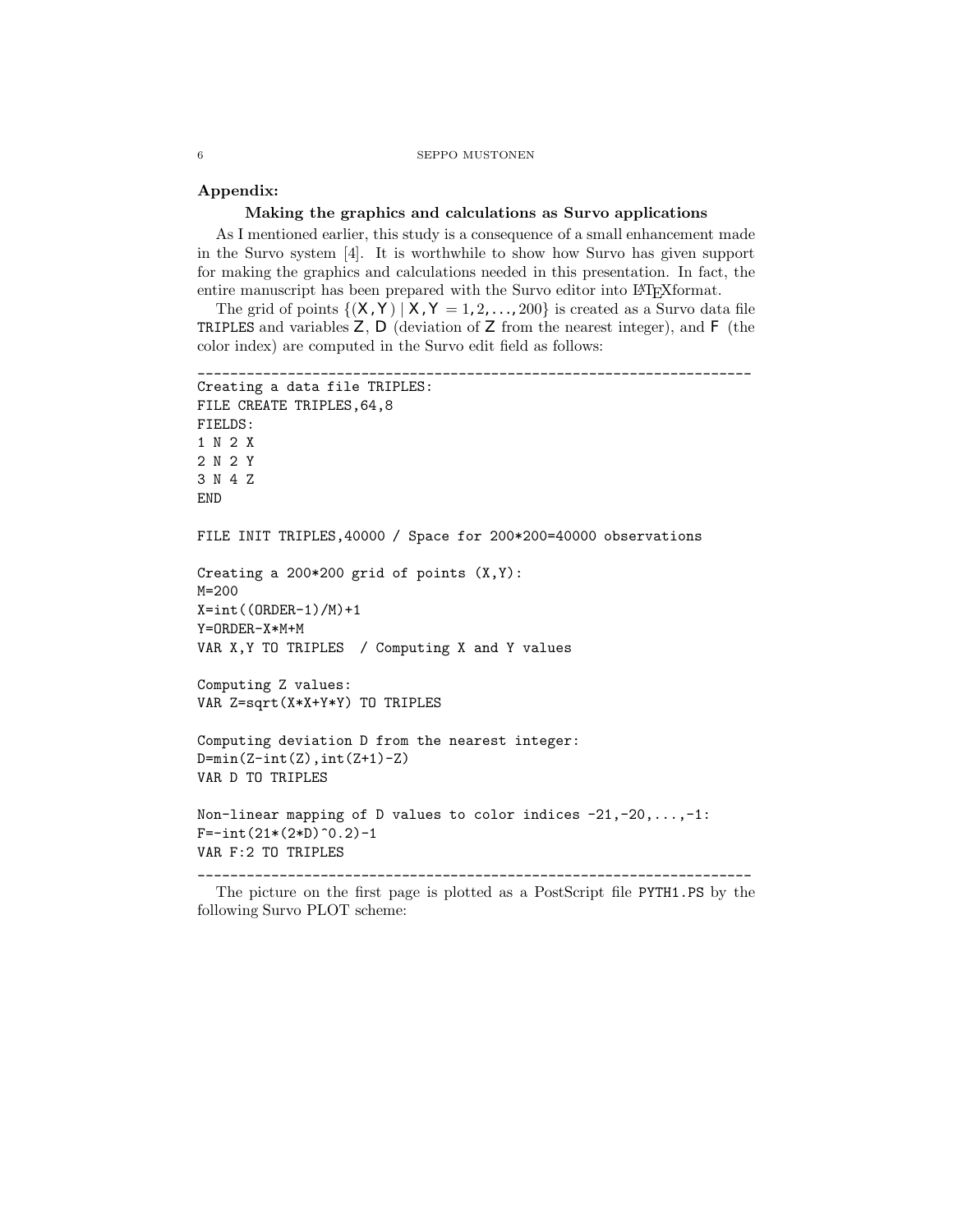```
____________________________________________________________________
PLOT TRIPLES, X, Y / DEVICE=PS, PYTH1.PS
POINT=6,4 POINT_COLOR=F (This is the "main point"!)
SCALE=0.5:?,1,200,200.5:? XLABEL= YLABEL= HEADER=
SIZE=1270,1270
PEN=[Swiss(7.26)]
XDIV=100,1200,100 YDIV=100,1200,100
TEXTS=T1,T2,T3
T1=[RED],Pythagorean_points_(X;Y):_X^2+Y^2=Z^2_&
 (X;Y;Z_integers)_in_red,91,1234
T2=[BLACK],Other_points_(X;Y)_more_or_less_green_&
 depending_on_how_far_Z_is_from_an_integer.,91,1211
T3=[BLACK],See_curved_traces_between_neighbours.,91,1188
21 colors gradually from red to green:(cmyk codes)
 FILL(-1)=0.00, 1.00, 1.0, 0 FILL(-11)=0.40, 0.54, 0.8, 0FILL(-2)=0.13, 0.90, 0.8, 0 FILL(-12)=0.43, 0.50, 0.8, 0FILL(-3)=0.16, 0.86, 0.8, 0 FILL(-13)=0.46, 0.46, 0.8, 0FILL(-4) = 0.19, 0.82, 0.8, 0 FILL(-14) = 0.49, 0.42, 0.8, 0FILL(-5)=0.22,0.78,0.8,0 FILL(-15)=0.52,0.38,0.8,0
 FILL(-6)=0.25,0.74,0.8,0 FILL(-16)=0.55,0.34,0.8,0
 FILL(-7)=0.28,0.70,0.8,0 FILL(-17)=0.58,0.30,0.8,0
 FILL(-8) = 0.31, 0.66, 0.8, 0 FILL(-18) = 0.61, 0.26, 0.8, 0FILL(-9)=0.34,0.62,0.8,0 FILL(-19)=0.64,0.22,0.8,0
FILL(-10)=0.37,0.58,0.8,0 FILL(-20)=0.67,0.18,0.8,0
                           FILL(-21)=0.70, 0.14, 0.8, 0
```

```
The hyperbolas (1) are plotted in yellow for C = 1, 2, \ldots, 50 as a PostScript
file PYTH2.PS and combined with PYTH1B.PS, a modified version (partially different
texts) of the first figure:
```
\_\_\_\_\_\_\_\_\_\_\_\_\_\_\_\_\_\_\_\_\_\_\_\_\_\_\_\_\_\_\_\_\_\_\_\_\_\_\_\_\_\_\_\_\_\_\_\_\_\_\_\_\_\_\_\_\_\_\_\_\_\_\_\_\_\_\_\_

```
____________________________________________________________________
Plotting the hyperbolas:
PLOT X(t)=C*sqrt(2/tan(t))+2*C-1/4,Y(t)=C*sqrt(2*tan(t))+2*C-1/4
DEVICE=PS,PYTH2.PS
```
\_\_\_\_\_\_\_\_\_\_\_\_\_\_\_\_\_\_\_\_\_\_\_\_\_\_\_\_\_\_\_\_\_\_\_\_\_\_\_\_\_\_\_\_\_\_\_\_\_\_\_\_\_\_\_\_\_\_\_\_\_\_\_\_\_\_\_

```
C=1(1)50pi=3.141592653589793
T=[YELLOW][line_width(0.48)],0.00001,pi/2,pi/1000
```

```
FRAME=0
SCALE=0.5,200.5 XLABEL= YLABEL= HEADER=
SIZE=1270,1270
XDIV=100,1200,100 YDIV=100,1200,100
```
Making a combined graph PYTH12.PS: EPS JOIN PYTH12.PS PYTH1B.PS PYTH2.PS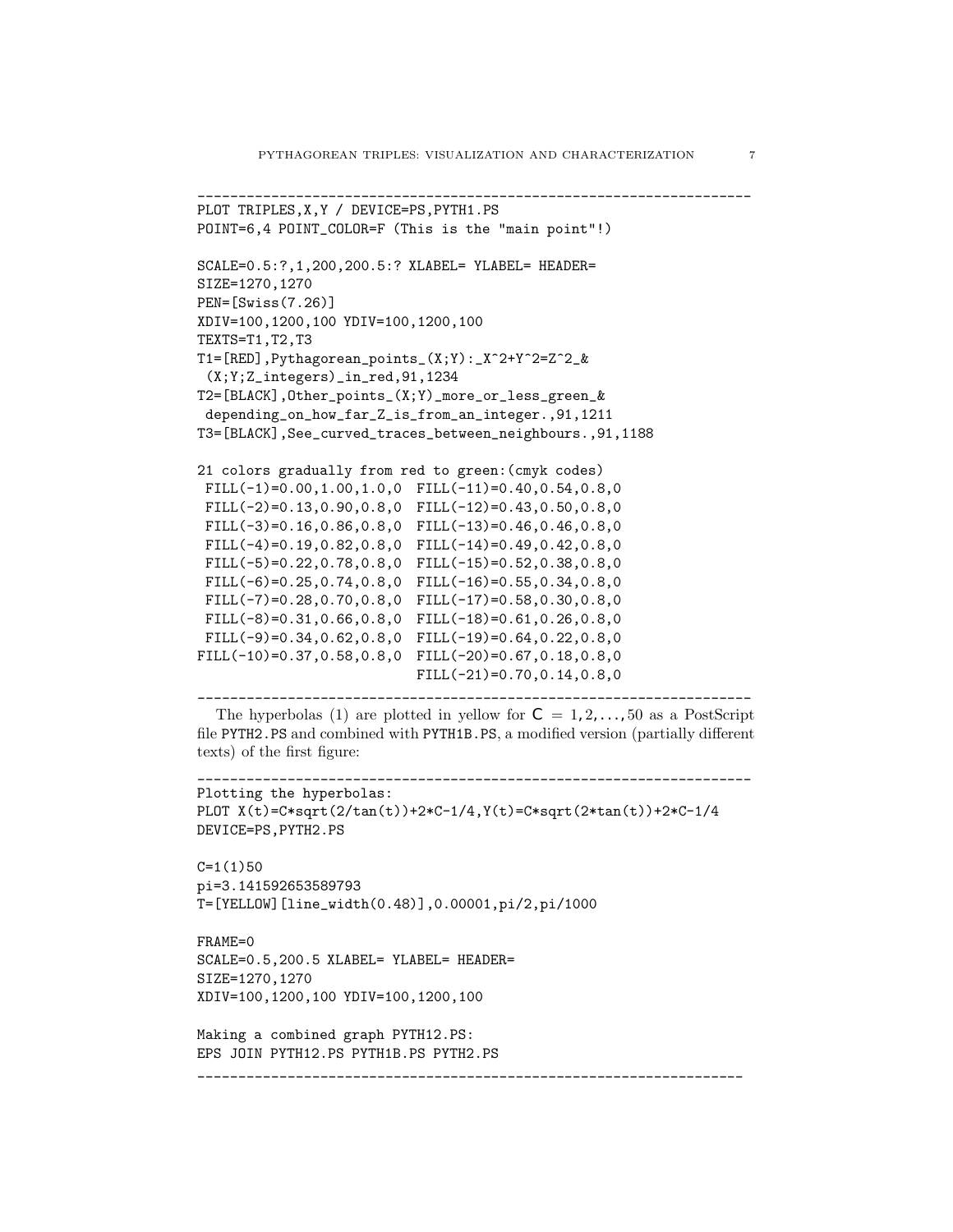#### 8 SEPPO MUSTONEN

For finding  $N(C)$ -values (before conceiving the general rule by consulting Sloane's Encyclopedia) I made a Survo macro (sucro) /NPYTH. For  $C = 864$  it gives the following list of Pythagorean triples  $(X, Y, Z)$  for  $X < Y$ :

\_\_\_\_\_\_\_\_\_\_\_\_\_\_\_\_\_\_\_\_\_\_\_\_\_\_\_\_\_\_\_\_\_\_\_\_\_\_\_\_\_\_\_\_\_\_\_\_\_\_\_\_\_\_\_\_\_\_\_\_\_\_\_\_\_\_\_\_

```
/NPYTH 864
```

```
Pythagorean triples for C=864: N(C)/2=42 triples found!
(2880,3024,4176) (2752,3186,4210) (2700,3264,4236) (2592,3456,4320)
(2496,3672,4440) (2457,3776,4505) (2376,4032,4680) (2304,4320,4896)
(2240,4644,5156) (2214,4800,5286) (2160,5184,5616) (2112,5616,6000)
(2052,6336,6660) (2016,6912,7200) (1984,7560,7816) (1971,7872,8115)
(1944,8640,8856) (1920,9504,9696) (1890,10944,11106) (1872,12096,12240)
(1856,13392,13520) (1836,15552,15660) (1824,17280,17376)
(1809,20160,20241) (1800,22464,22536) (1792,25056,25120)
(1782,29376,29430) (1776,32832,32880) (1764,43200,43236)
(1760,48384,48416) (1755,57024,57051) (1752,63936,63960)
(1746,84672,84690) (1744,95040,95056) (1740,126144,126156)
(1737,167616,167625) (1736,188352,188360) (1734,250560,250566)
(1732,374976,374980) (1731,499392,499395) (1730,748224,748226)
(1729,1494720,1494721)
```

```
Checking the result by editorial computing of Survo:
2*C^2=1492992
1492992(10:factors)=2^11*3^6 (11+1)*(6+1)/2=42
```
\_\_\_\_\_\_\_\_\_\_\_\_\_\_\_\_\_\_\_\_\_\_\_\_\_\_\_\_\_\_\_\_\_\_\_\_\_\_\_\_\_\_\_\_\_\_\_\_\_\_\_\_\_\_\_\_\_\_\_\_\_\_\_\_\_\_\_\_

Here is the sucro code listing:

\_\_\_\_\_\_\_\_\_\_\_\_\_\_\_\_\_\_\_\_\_\_\_\_\_\_\_\_\_\_\_\_\_\_\_\_\_\_\_\_\_\_\_\_\_\_\_\_\_\_\_\_\_\_\_\_\_\_\_\_\_\_\_\_\_\_\_\_

```
*TUTSAVE NPYTH
/ /NPYTH C
/ lists all Pythagorean triples (X<Y,Z) located on the hyperbola
/ Y = 2C(X-C)/(X-ZC)/ for any integer C.
/
/ def Wc=W1 Wx=W2 Wy=W3 Wz=W4 Wn=W5 Wt=W6
/
*\{tempo -1\}{R}{erase}{ref set 1}{R}{erase}{ref set 2}
/ Starting from maximum value of X+1:
*int((2+sqrt(2))*{print Wc})+1={act}{1} {save word Wx}{line start}{erase}
*{Wn=0}
/
+ A: {ref jump 1}{line start}{erase}{Wx=Wx-1}
- if Wx < 1 then goto E
*{print Wx}-2*{print Wc}={act}{1} {save word Wt}
- if Wt <= 0 then goto E
*2*{print Wc}*({print Wx}-{print Wc})/({print Wx}-2*{print Wc})={act}
*\{1\} {find .} {save char Wt}
/ If Wy is not integer, try a new X:
- if Wt '=' . then goto A
*{save word Wy}{line start}{erase}
```